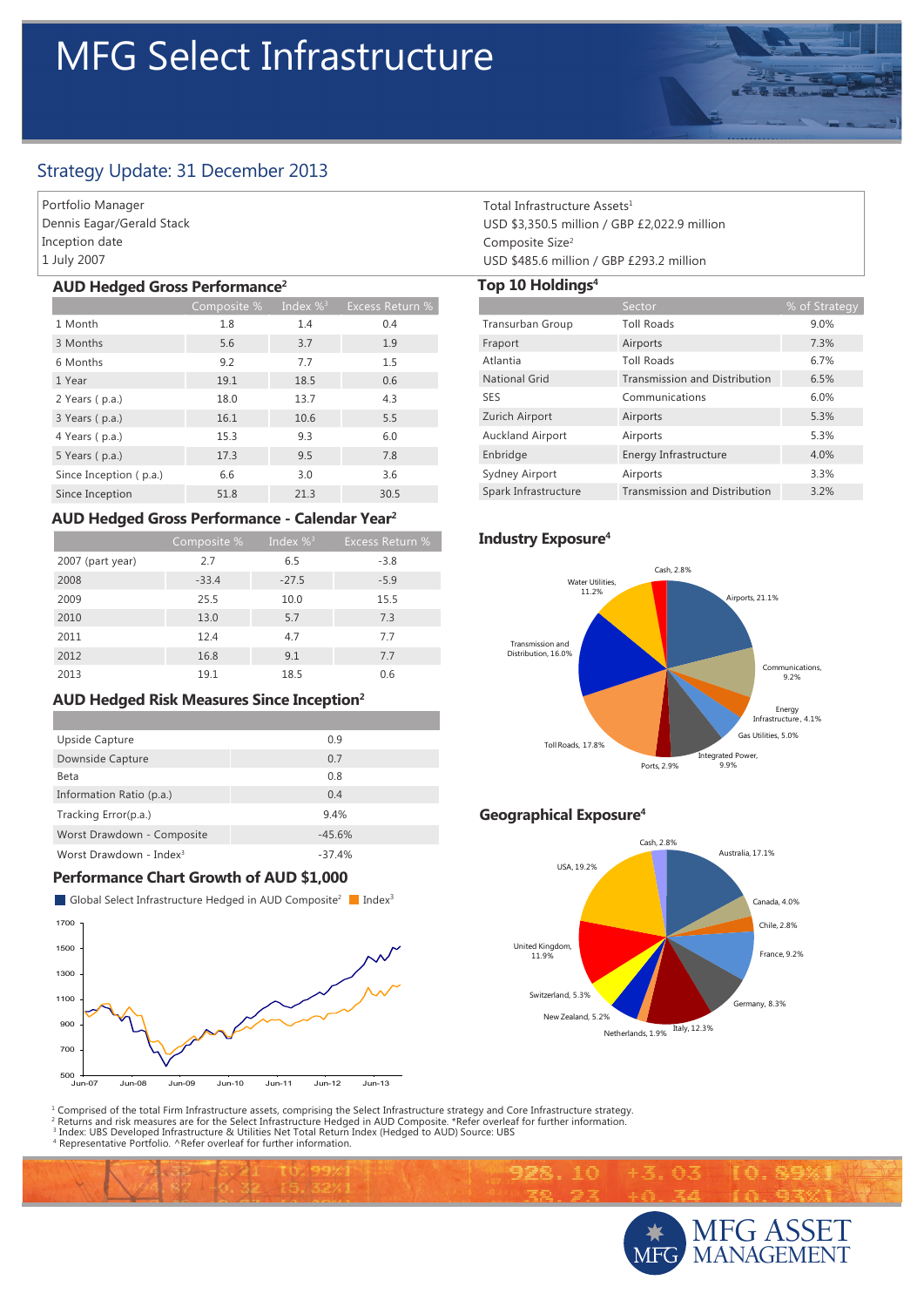# **Strategy Commentary**

As at 31 December 2013, the portfolio consisted of 30 stocks. The top ten investments represented 56.5% of the strategy at 31 December 2013.

The major sector changes to portfolio composition during the period were a reduction in exposure to US utilities offset by an increase in the weighting of European transport infrastructure stocks. Over the course of the year we have found utilities in the better performing economies of the world (effectively the most defensive infrastructure investment opportunities) to have become progressively more expensive relative to other opportunities in the infrastructure investment universe. Accordingly, we have reduced the exposure to regulated utilities in the USA, and increased our exposure to airports and toll roads in Europe.

The last 12 months have witnessed the share-price recoveries of the utilities and infrastructure sectors that are often included in broader market definitions of infrastructure investment universe, but are outside the universe of stocks that we consider investment grade. These sectors, European integrated utilities with significant exposure to unregulated power generation and Japanese electric utilities, have been poor investments in previous years reflecting their inability through this period to generate reliable earnings.

### **The Risk of Increasing Interest Rates**

In our view, the major risk currently faced by infrastructure and other asset classes is the impact on global money flows and bond yields as a result of the end of the quantitative easing programme (QE) run by the US Federal Reserve (Fed).

The past six months has witnessed a broad increase in underlying interest rates as investment markets have turned their focus to the prospect the Fed will end QE in the next couple of years. We expect interest rates to continue to rise over the medium term. Increasing interest rates represent a challenge for all investment classes and, whilst better placed than many asset classes, infrastructure is not immune from these risks. While prevailing interest rates have been well below historical averages since the global financial crisis, we do not believe that long-term infrastructure investors made their investment decisions during the period based on prevailing interest rates, but on a higher, more historically normal level of interest rates. As a consequence while increasing interest rates represent a risk for investors in infrastructure assets, we believe that the risk over the medium to long term is not that interest rates rise from present levels, but rather that they rise materially above "normal" levels.

The risks posed by an increase in interest rates are somewhat different for utilities as compared to infrastructure assets.

- Utilities: Utilities operate under a compact with their communities under which they provide reliable, efficient services while investing for the future. In return, the utility is able to earn a fair return on the capital invested in its operations. Utilities are not able to exploit their natural monopoly power but are protected from the fluctuations of the economic cycle and from changes in variables outside their control, such as interest rates. Ultimately, the key determinant of the level of returns generated by regulated utilities is the return approved by the utilities' regulator and, therefore, an increase in interest rates should lead to an increase in the approved rate of return, ensuring that the utility continues to be able to earn a fair return. However, a utility can suffer because of mismatches and lags between the increase in interest rates and the subsequent increase in the approved regulatory return. Regulatory rates of return have been sticky as interest rates have declined and we expect that there will also be stickiness as interest rates rise.
- Infrastructure: Infrastructure assets typically have an ability to pass through the effects of inflation through the price of the service provided; e.g. tolls on a toll road are normally linked to inflation. However, where an increase in interest rates is not accompanied by an increase in inflation, the cost of the debt can be expected to rise (with a lag if the debt interest costs are hedged), reducing the returns available to investors.



 $+3.03$ 

928.10

IO. S9%!